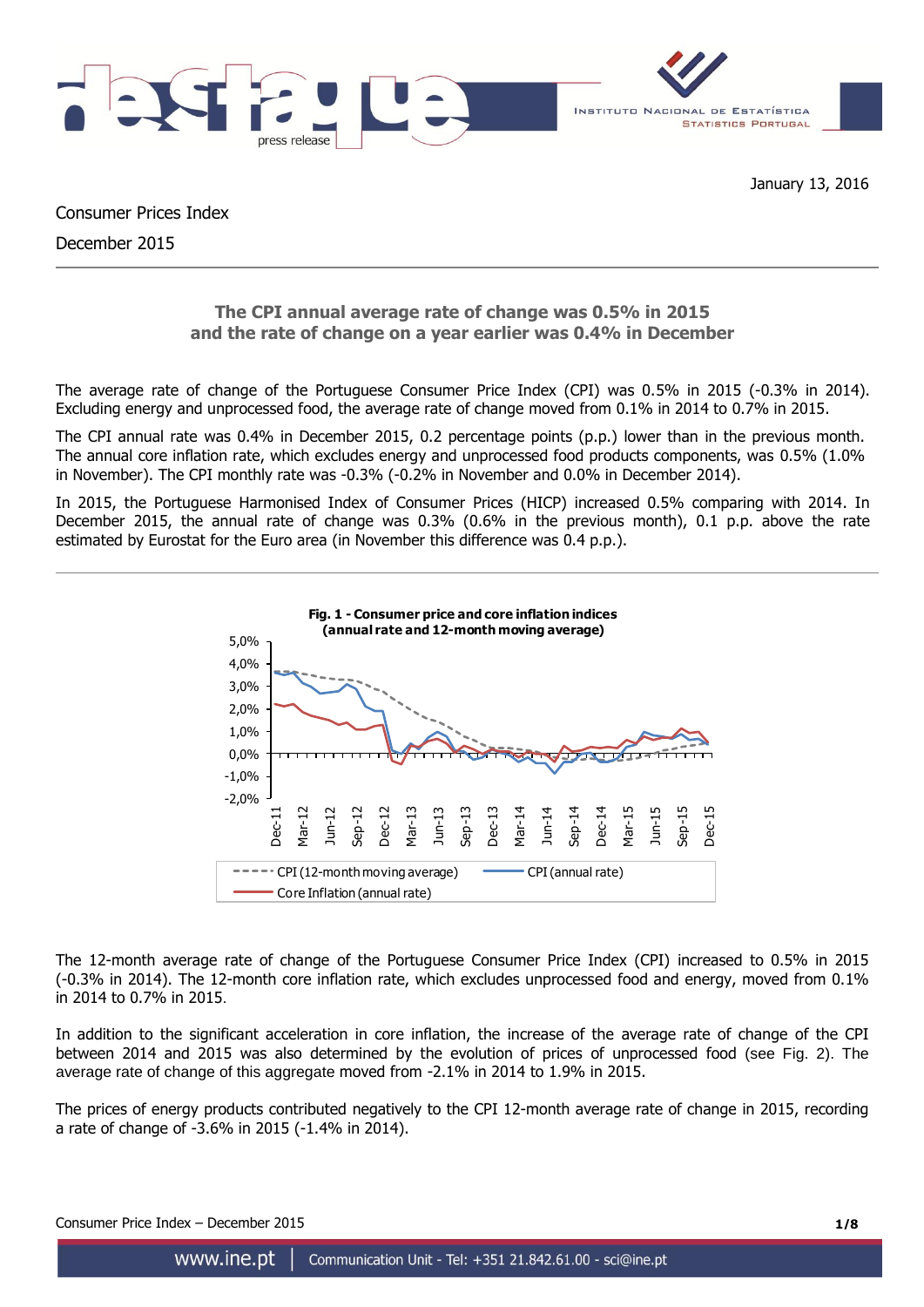



In December 2015, the annual inflation rate measured by the CPI was 0.4%, 0.2 percentage points (p.p.) lower than in the previous month (see Fig. 1).

The annual core inflation rate, which excludes energy and unprocessed food products components, was 0.5% (1.0% in the previous month). The unprocessed food aggregate recorded an annual increase of 0.9% in December (1.0% in November) while prices of energy products presented a less negative rate of change (from -3.4% in November to -1.5% in December).

The largest upward pressure on the overall annual rate of change came from increases in the prices of *Alcoholic* beverages and tobacco (4.3%), Communications (4.9%) and Miscellaneous goods and services (1.3%), while the major downward pressure came from changes in the prices of *Clothing and footwear* (-2.3%).

In December, the CPI monthly rate was -0.3% (-0.2% in November and 0.0% in December 2014). The main downward contribution to this result came from changes in the prices of *Clothing and footwear*. On the opposite side, increases were observed in the prices of Recreation and culture and Communications.

In December 2015, the HICP annual rate was 0.3% (0.6% in the previous month) while the HICP monthly rate was -0.3% (0.0% in December 2014).

In November, the annual rate of change of the Portuguese HICP was 0.4 p.p. higher than the annual rate of change of the Euro area. That difference is estimated to decrease to 0.1 p.p. in December 2015.

The HICP 12-month average rate was 0.5% in December (0.5% in November).



Consumer Price Index – December 2015 **2/8**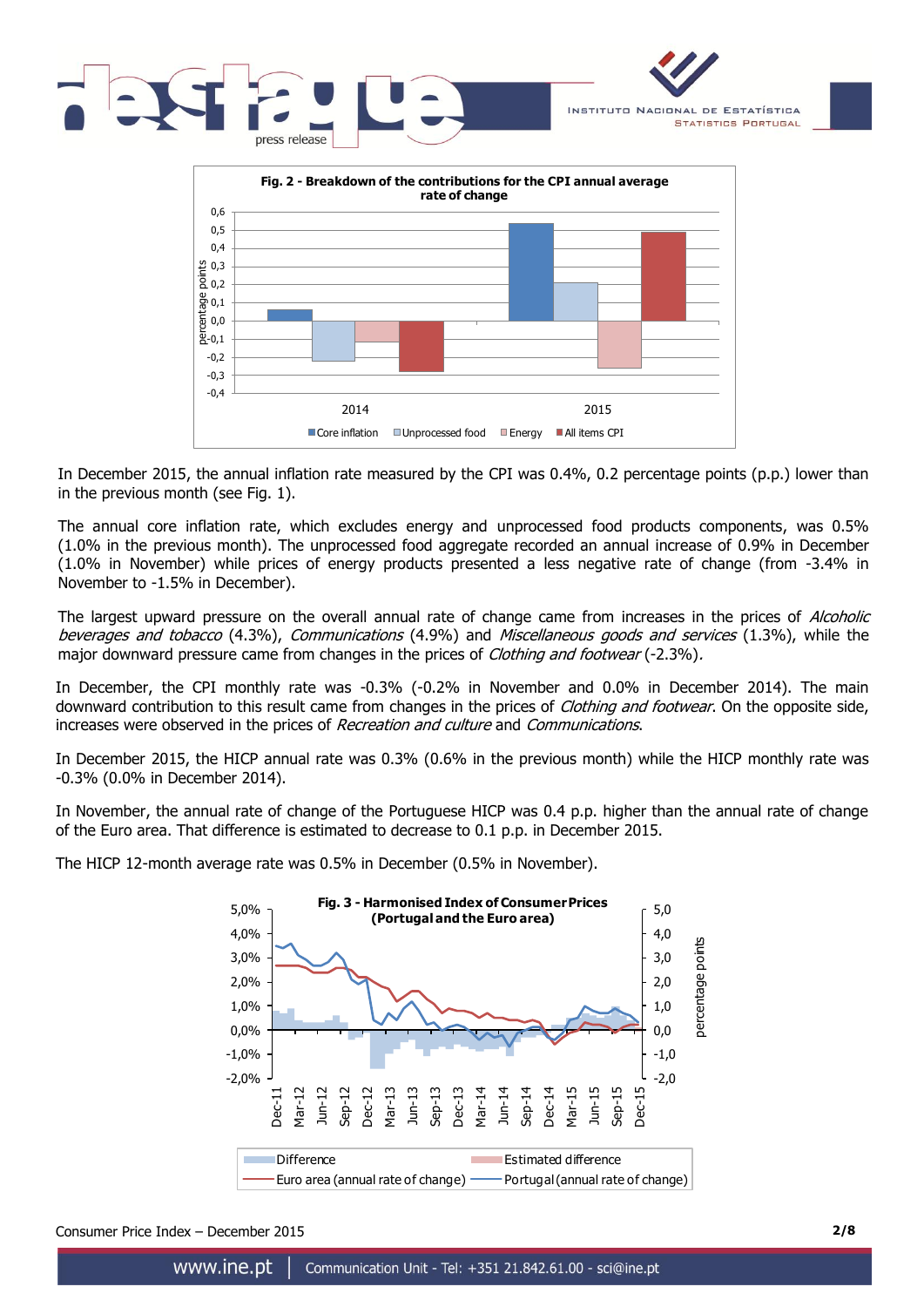



## **Housing Rents**

In December 2015 the monthly rate of change of the average value of rents by net area for the whole country was -0.1% (0.2% in the previous month).

The main increase was recorded in the Algarve region (0.5%). The main decrease was observed in the Norte region, where the value of rents by net area decreased by 0.3%.

The annual change rate of the housing rents for the whole country was 0.9% in December (1.2% in November). The main increase was observed in the Açores region (3.6%), while the Alentejo region recorded the main decrease (-2.7%).

In 2015, the 12-month average rate of change for of the average value of rents by net area for the whole country was 1.1%. The main increase was recorded in the Açores region (3.7%). The main decrease was observed in the Algarve region (-1.5%).

Consumer Price Index – December 2015 **3/8**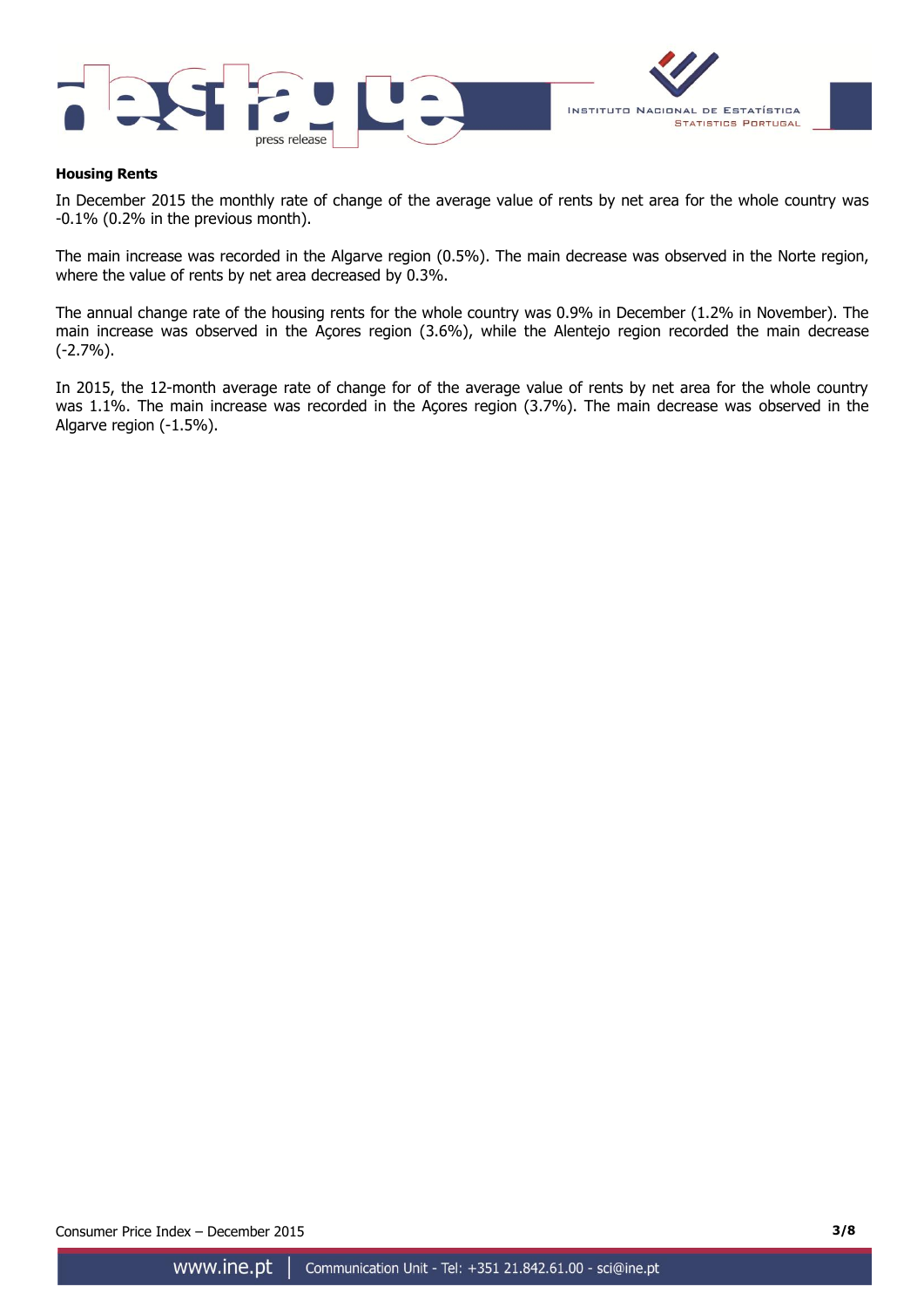



## **Consumer Price Index 2015 – changes due to the annual chaining of the index**

With the publication of the Consumer Price Index (CPI) in January of each year, the expenditure structure and the goods and services included in the basket are updated benefiting from the chaining process.

The weighting structure for the 2015 CPI is based on the households' final monetary consumption expenditure of Portuguese National Accounts at three-digit level of the Classification of Individual Consumption by Purpose (COICOP). These results are valued to December prices of the previous year. Due to the new benchmark of the Portuguese National Accounts there were some relevant changes in the CPI weighting structure compared with the previous year.

This complies with the regulations of the European Commission and Eurostat recommendations for the compilation of the Harmonized Index of Consumer Prices, aiming to ensure the highest quality of the information and the comparability among Member States.

Using information from National Accounts as the primary source ensures the appropriate update of the weights at the aggregated level on an annual basis, reflecting not only price changes but also changes in quantities of goods and services purchased by households. Information from National Accounts, which reflects the integration of several sources, including the Household Budget Survey (HBS), ensures a high degree of consistency with other fundamental variables for economic analysis. National Accounts are compiled using supply and use tables, matching available resources of each product (domestic production and imports) and the respective uses (exports and domestic spending) at a relatively detailed level.

Even though, as the number of products included in the CPI is more detailed than that provided by National Accounts, for more disaggregated levels of expenditure information from the HBS and the Census supplemented by other administrative sources is used, as well as from other surveys conducted by Statistics Portugal. This information is also used for updating the goods and services included in the CPI.

With the access to more detailed and updated information, notably coming from administrative sources, changes in the weighting structure and / or samples were also introduced for cigarettes, natural gas, pharmaceutical products, new cars, motorcycles, highway tolls, airline tickets, telecommunications services, newspapers and periodicals, packages holidays, football and betting and gambling.

The following table presents the CPI weights for 2014 and 2015.

|    | $COICOP1$ divisions                                                   | 2014 weights | 2015 weights |
|----|-----------------------------------------------------------------------|--------------|--------------|
| 01 | Food and non-alcoholic beverages                                      | 211.8        | 215.7        |
| 02 | Alcoholic beverages and tobacco                                       | 37.9         | 41.4         |
| 03 | Clothing and footwear                                                 | 69.4         | 70.9         |
| 04 | Housing, water, electricity, gas and other fuels                      | 91.3         | 96.5         |
| 05 | Furnishings, household equipment and routine maintenance of the house | 64.0         | 65.0         |
| 06 | Health                                                                | 72.0         | 61.0         |
| 07 | Transport                                                             | 126.5        | 134.3        |
| 08 | Communication                                                         | 36.3         | 36.9         |
| 09 | Recreation and culture                                                | 79.4         | 76.9         |
| 10 | Education                                                             | 15.7         | 17.8         |
| 11 | Restaurants and hotels                                                | 90.8         | 82.7         |
| 12 | Miscellaneous goods and services                                      | 105.0        | 100.9        |
| 00 | <b>All items</b>                                                      | 1000         | 1000         |

 $1$  COICOP – Classification Of Individual Consumption by Purpose

Consumer Price Index – December 2015 **4/8**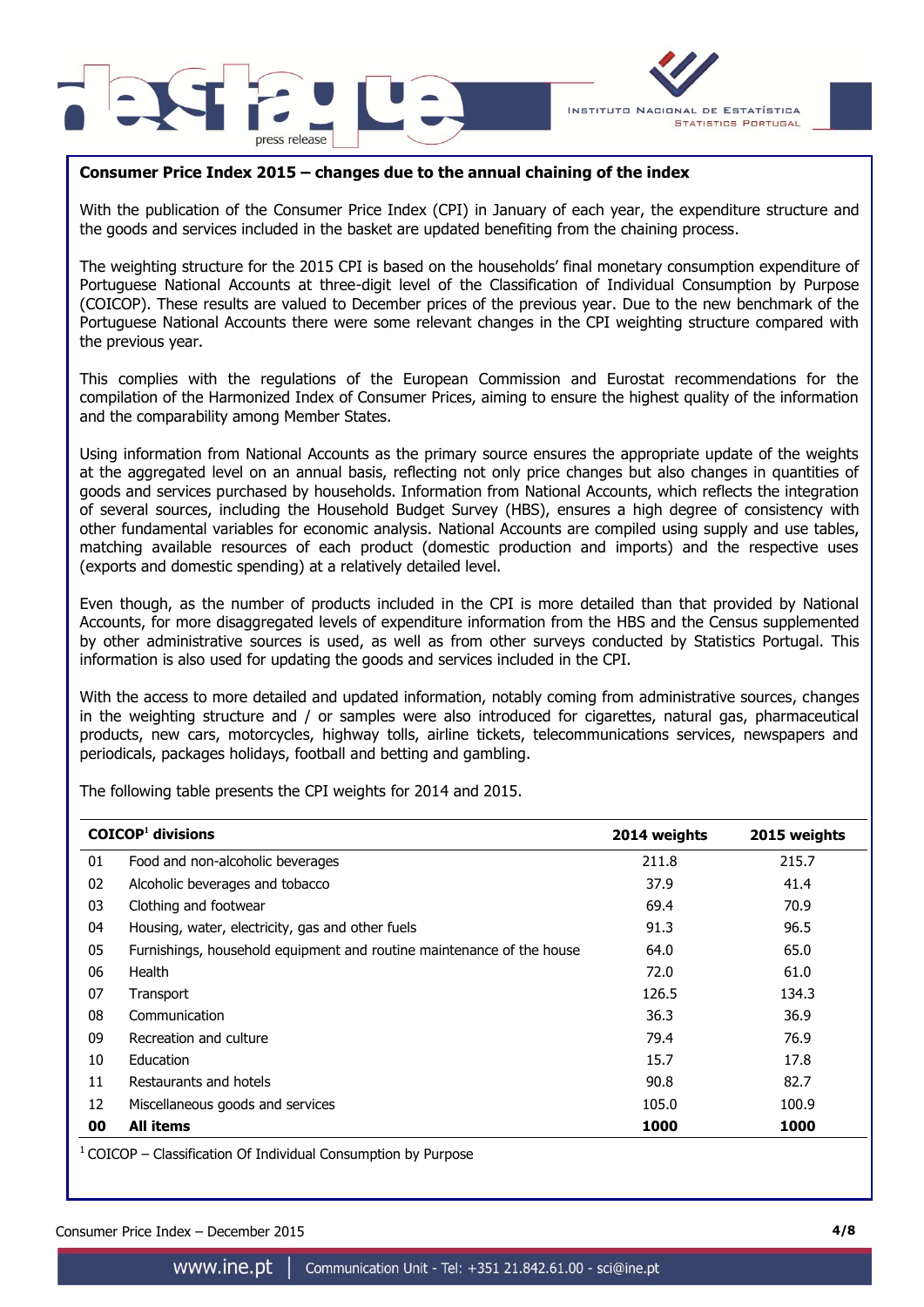



## **Consumer Price Index**

The Consumer Price Index (CPI) measures the change over time of the prices of a certain basket of goods and services bought by a "typical" consumer. The CPI has been designed to capture price changes and not to measure price levels.

The CPI is updated every year with the most recent information on prices and quantities. The 2015 CPI weighting structure and the sample of goods and services included in the basket are a result of the combination of three fundamental sources of information: results of the Portuguese National Accounts complemented with the Household Budget Survey and the Census for more detailed levels of expenditure. Administrative data is also used.

The CPI is compiled through the aggregation of seven regional price indexes and the goods and services included in the index are grouped according to the COICOP classification.

## **Table 1: CPI - COICOP<sup>1</sup> Divisions**

| 01 | Food and non-alcoholic beverages                                      | 07 | <b>Transports</b>                |
|----|-----------------------------------------------------------------------|----|----------------------------------|
| 02 | Alcoholic beverages and tobacco                                       | 08 | Communications                   |
| 03 | Clothing and footwear                                                 | 09 | Recreation and culture           |
| 04 | Housing, water, electricity, gas and other fuels                      | 10 | Education                        |
| 05 | Furnishings, household equipment and routine maintenance of the house | 11 | Restaurants and hotels           |
| 06 | Health                                                                | 12 | Miscellaneous goods and services |
|    |                                                                       |    |                                  |

<sup>1</sup> COICOP: Classification Of Individual Consumption by Purpose

### **Monthly rate**

The monthly rate is the change in the index of a certain month compared with the index of the previous month expressed as a percentage. Although up-to-date, this measure can be affected by seasonal and other effects.

#### **Annual rate**

The annual rate is the change in the index of a certain month compared with the index of the same month in the previous year expressed as a percentage. In the presence of a stable seasonal pattern, seasonal effects do not influence this measure.

#### **12-month average rate**

The 12-month average rate is the change in the average index of one year compared with the average index of the previous year expressed as a percentage. This moving average is less sensitive to transient changes in prices.

#### **Core inflation index (all items CPI excluding unprocessed food and energy products)**

The core inflation index is compiled by excluding the prices of unprocessed food and energy products from the all items CPI. The primary objective of this index is to capture the underlying inflation pressures in the economy.

#### **Harmonised Index of Consumer Prices**

The Harmonised Index of Consumer Prices (HICP) is compiled in each member state of the European Union for the purposes of inflation comparisons across EU countries, as required by the Treaty on European Union<sup>1</sup>. This index plays an important role as a guideline for the achievement of the European System of Central Banks primary objective: price stability. In 1998, the European Central Bank adopted the HICP as "the most appropriate price measure" for its definition of price stability in the Euro area $2$ .

The current HICP (2005 = 100) is produced in each Member State following a harmonized methodology developed by experts in the field of price statistics, under the Eurostat's "Price Statistics Working Group". From the methodological point of view, there are no major differences between the HICP and CPI. However, the different scope of coverage leads to differences in the weighting structure, mainly in Restaurants and hotels. This is mostly an effect of the inclusion of non-residents expenditure ("tourists") in the HICP and the corresponding exclusion from the CPI.

Additional information on the methodology of the HICP can be found on the Eurostat website at http://ec.europa.eu/eurostat/web/hicp/overview.

 $\overline{\phantom{a}}$  , and the set of the set of the set of the set of the set of the set of the set of the set of the set of the set of the set of the set of the set of the set of the set of the set of the set of the set of the s 1 - Article 109j and protocol on the convergence criteria referred to in that article.

2 - "A stability oriented monetary policy strategy for the ESCB". ECB press notice released on 13 October 1998.

## Consumer Price Index – December 2015 **5/8**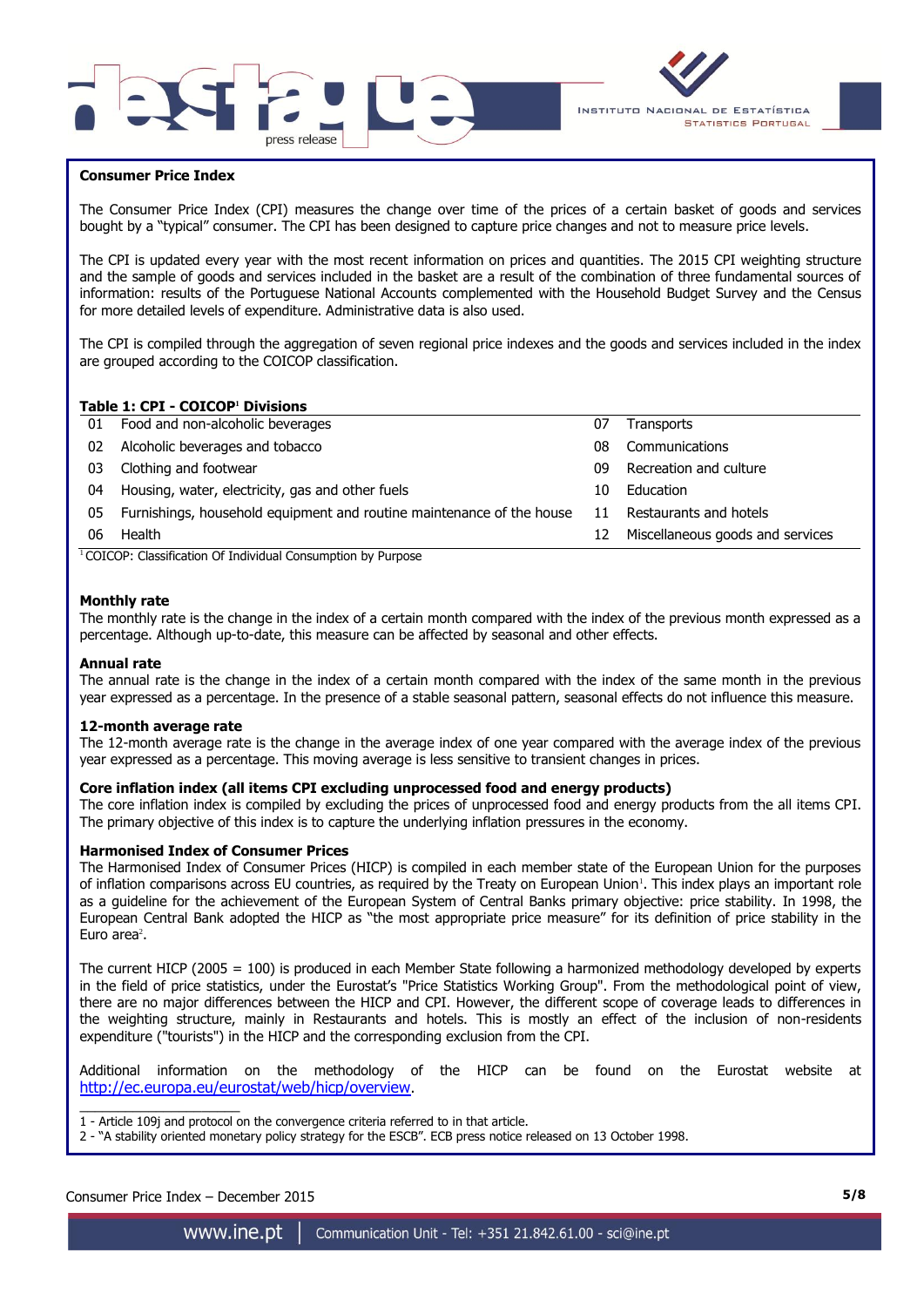



## **Table 2: CPI and HICP 2015 weighting structure**

|    | $COICOP1$ divisions                                                   | <b>CPI</b> | <b>HICP</b> |
|----|-----------------------------------------------------------------------|------------|-------------|
| 01 | Food and non-alcoholic beverages                                      | 215.7      | 208.2       |
| 02 | Alcoholic beverages and tobacco                                       | 41.4       | 40.6        |
| 03 | Clothing and footwear                                                 | 70.9       | 71.9        |
| 04 | Housing, water, electricity, gas and other fuels                      | 96.5       | 91.7        |
| 05 | Furnishings, household equipment and routine maintenance of the house | 65.0       | 63.5        |
| 06 | Health                                                                | 61.0       | 58.8        |
| 07 | Transport                                                             | 134.3      | 132.9       |
| 08 | Communication                                                         | 36.9       | 35.1        |
| 09 | Recreation and culture                                                | 76.9       | 64.9        |
| 10 | Education                                                             | 17.8       | 16.9        |
| 11 | Restaurants and hotels                                                | 82.7       | 119.2       |
| 12 | Miscellaneous goods and services                                      | 100.9      | 96.3        |
| 00 | All items                                                             | 1000       | 1000        |

<sup>1</sup> COICOP: Classification Of Individual Consumption by Purpose.

## **Presentation of data and rounding rules**

Since the release of the January 2013 CPI indices are published with base 100 in the year 2012.

Due to rounding procedures, those indices may not reproduce exactly the published rates of change. However, it should be noted that the published rates prevail.

In this press release the descriptive analysis is based on rounded values to one decimal.

#### **Next press release**

The December 2015 CPI/HICP will be released on February  $10^{th}$  2016.

Consumer Price Index – December 2015 **6/8**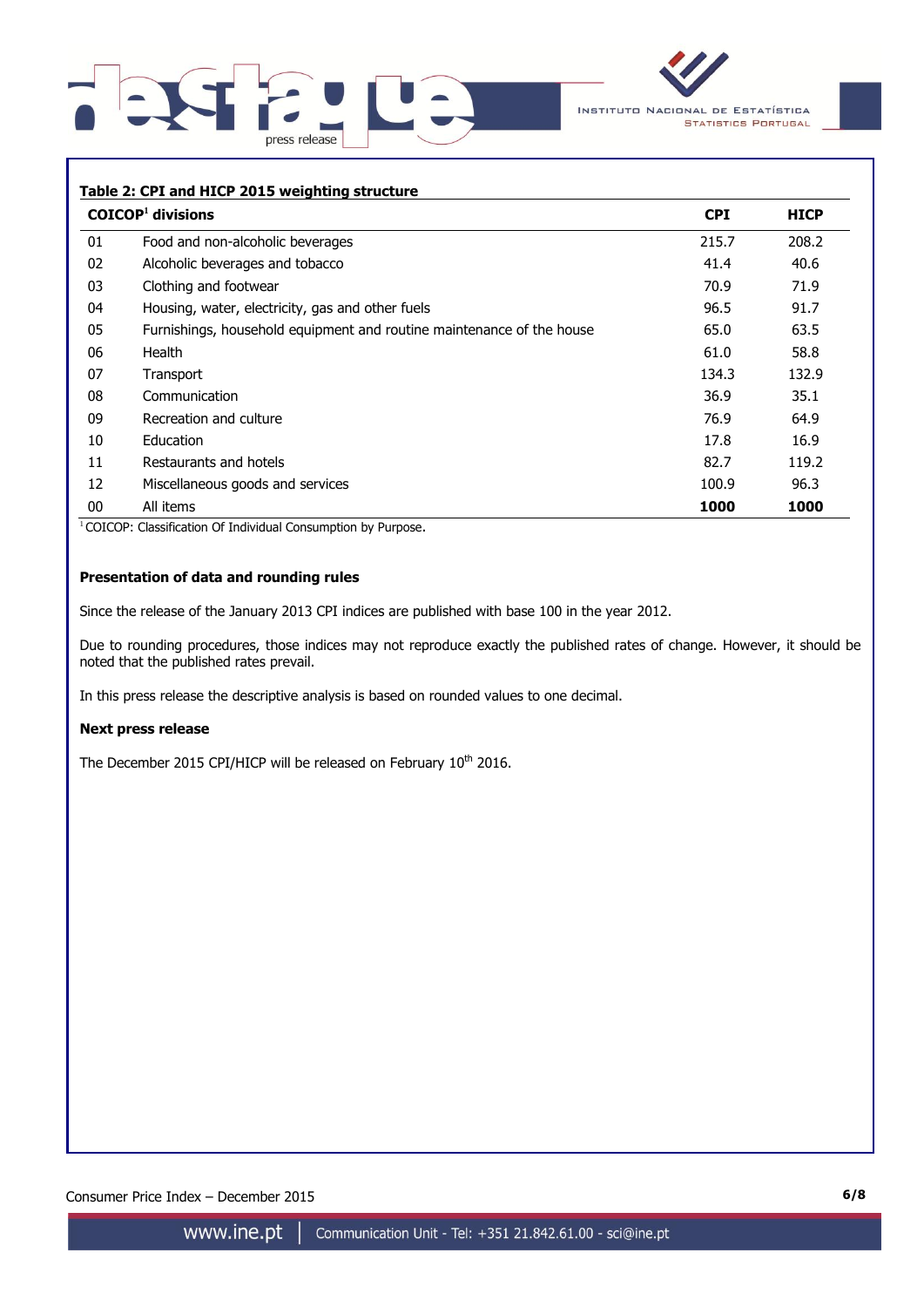

**Annex:**

# CPI rate of change (index division and all items CPI)

|                 | <b>All-items</b><br>Index divisions <sup>(1)</sup> |      |                                                                    |         |         |                 |                     |         |         |      |      |         |         |  |  |  |  |
|-----------------|----------------------------------------------------|------|--------------------------------------------------------------------|---------|---------|-----------------|---------------------|---------|---------|------|------|---------|---------|--|--|--|--|
|                 | 01                                                 | 02   | 03                                                                 | 04      | 05      | 06              | 07                  | 08      | 09      | 10   | 11   | 12      |         |  |  |  |  |
|                 |                                                    |      |                                                                    |         |         |                 | Annual average rate |         |         |      |      |         |         |  |  |  |  |
| 2013            | 1.94                                               | 4.05 | $-3.31$                                                            | 2.15    | $-0.51$ | 1.49            | $-2.32$             | 0.45    | 0.41    | 1.18 | 1.65 | $-0.61$ | 0.27    |  |  |  |  |
| 2014            | $-1.34$                                            | 3.09 | $-2.11$                                                            | 2.22    | $-0.38$ | 0.66            | $-1.20$             | 1.10    | $-1.49$ | 0.43 | 0.97 | $-0.46$ | $-0.28$ |  |  |  |  |
| 2015            | 1.01                                               | 4.09 | $-2.02$                                                            | 0.23    | 0.67    | 0.41            | $-0.99$             | 4.12    | $-0.63$ | 0.65 | 1.31 | 0.42    | 0.49    |  |  |  |  |
|                 | Annual rate                                        |      |                                                                    |         |         |                 |                     |         |         |      |      |         |         |  |  |  |  |
| 2013 December   | 0.61                                               | 4.27 | $-2.65$                                                            | 0.94    | $-1.10$ | 3.00            | $-0.54$             | 1.55    | $-1.03$ | 0.31 | 0.55 | $-0.81$ | 0.20    |  |  |  |  |
| 2014 January    | 0.20                                               | 4.26 | $-2.63$                                                            | 2.15    | $-1.18$ | 1.37            | $-1.38$             | 3.39    | $-1.40$ | 0.29 | 0.61 | $-0.44$ | 0.06    |  |  |  |  |
| February        | $-0.05$                                            | 3.71 | $-2.26$                                                            | 2.27    | $-1.00$ | 1.01            | $-1.89$             | 2.45    | $-0.95$ | 0.36 | 0.63 | $-0.39$ | $-0.08$ |  |  |  |  |
| March           | $-0.42$                                            | 2.22 | $-1.02$                                                            | 2.10    | $-0.92$ | 0.78            | $-3.08$             | 1.98    | $-1.48$ | 0.40 | 0.17 | $-0.43$ | $-0.37$ |  |  |  |  |
| April           | $-0.93$                                            | 2.36 | $-1.82$                                                            | 2.10    | $-0.91$ | 0.16            | 0.26                | 1.61    | $-1.33$ | 0.46 | 0.13 | $-0.70$ | $-0.14$ |  |  |  |  |
| May             | $-2.33$                                            | 2.14 | $-1.65$                                                            | 2.15    | $-0.83$ | 0.29            | $-0.52$             | 1.58    | $-1.18$ | 0.41 | 0.65 | $-0.72$ | $-0.44$ |  |  |  |  |
| June            | $-2.53$                                            | 2.88 | $-1.45$                                                            | 2.32    | $-1.00$ | 0.74            | 0.15                | 0.36    | $-1.80$ | 0.40 | 0.62 | $-0.63$ | $-0.42$ |  |  |  |  |
| July            | $-3.05$                                            | 3.11 | $-7.45$                                                            | 2.15    | $-0.77$ | 0.81            | 0.09                | 0.37    | $-1.94$ | 0.36 | 0.84 | 0.22    | $-0.87$ |  |  |  |  |
| August          | $-3.17$                                            | 3.38 | $-0.67$                                                            | 2.18    | $-0.34$ | 0.71            | 0.58                | 0.39    | $-0.99$ | 0.37 | 1.28 | $-0.24$ | $-0.36$ |  |  |  |  |
| September       | $-2.19$                                            | 3.70 | $-0.98$                                                            | 2.34    | $-0.60$ | 0.81            | $-1.09$             | $-0.14$ | $-2.41$ | 0.37 | 1.94 | $-0.63$ | $-0.37$ |  |  |  |  |
| October         | $-0.63$                                            | 3.17 | $-2.20$                                                            | 2.62    | 0.72    | 0.39            | $-1.39$             | 0.68    | $-1.46$ | 0.57 | 1.63 | $-0.70$ | 0.00    |  |  |  |  |
| November        | $-0.53$                                            | 3.13 | $-1.63$                                                            | 2.40    | 1.15    | 0.46            | $-1.84$             | 0.27    | $-1.72$ | 0.57 | 1.44 | $-0.42$ | 0.02    |  |  |  |  |
| December        | $-0.38$                                            | 3.09 | $-1.84$                                                            | 1.92    | 1.12    | 0.32            | $-4.38$             | 0.28    | $-1.24$ | 0.60 | 1.64 | $-0.48$ | $-0.36$ |  |  |  |  |
| 2015 January    | $-0.13$                                            | 3.09 | $-1.48$                                                            | 1.05    | 0.99    | 0.34            | $-4.21$             | 1.19    | $-1.32$ | 0.60 | 1.34 | $-0.55$ | $-0.39$ |  |  |  |  |
| February        | 0.01                                               | 3.19 | $-1.84$                                                            | 0.20    | 0.84    | 0.65            | $-2.78$             | 2.80    | $-1.52$ | 0.60 | 1.78 | $-0.85$ | $-0.21$ |  |  |  |  |
| March           | 0.29                                               | 2.60 | $-1.99$                                                            | 0.32    | 0.76    | 0.59            | $-0.26$             | 3.63    | $-0.93$ | 0.54 | 1.98 | $-0.61$ | 0.31    |  |  |  |  |
| April           | 1.18                                               | 4.04 | $-2.44$                                                            | 0.50    | 0.64    | 0.50            | $-1.40$             | 3.55    | $-1.40$ | 0.49 | 1.89 | $-0.02$ | 0.40    |  |  |  |  |
| May             | 2.07                                               | 5.07 | $-2.54$                                                            | 0.48    | 0.60    | 0.56            | 1.04                | 3.58    | $-0.82$ | 0.50 | 1.57 | $-0.02$ | 0.95    |  |  |  |  |
| June            | 1.95                                               | 4.91 | $-3.44$                                                            | 0.62    | 0.78    | 0.49            | $-0.20$             | 4.90    | $-0.53$ | 0.51 | 1.54 | 0.02    | 0.80    |  |  |  |  |
| July            | 1.53                                               | 4.97 | $-2.86$                                                            | 0.24    | 1.15    | 0.34            | $-0.42$             | 4.98    | $-0.48$ | 0.59 | 1.43 | 0.41    | 0.77    |  |  |  |  |
| August          | 1.71                                               | 4.36 | $-2.65$                                                            | 0.05    | 1.14    | 0.47            | $-1.83$             | 4.96    | $-0.42$ | 0.58 | 1.51 | 1.08    | 0.66    |  |  |  |  |
| September       | 1.98                                               | 4.28 | $-0.23$                                                            | $-0.22$ | 1.19    | 0.29            | $-1.11$             | 5.53    | $-0.54$ | 0.59 | 1.03 | 1.02    | 0.88    |  |  |  |  |
| October         | 1.27                                               | 3.89 | $-0.90$                                                            | $-0.32$ | $-0.10$ | 0.19            | $-0.85$             | 4.77    | $-0.54$ | 0.93 | 0.95 | 1.60    | 0.63    |  |  |  |  |
| November        | 0.36                                               | 4.31 | $-1.68$                                                            | $-0.16$ | $-0.01$ | 0.18            | 0.36                | 4.73    | 0.81    | 0.95 | 0.51 | 1.69    | 0.64    |  |  |  |  |
| December        | 0.00                                               | 4.32 | $-2.28$                                                            | 0.04    | 0.05    | 0.28            | $-0.09$             | 4.93    | 0.21    | 0.93 | 0.23 | 1.33    | 0.40    |  |  |  |  |
| <b>Symbols:</b> | estimated<br>f.                                    |      | Po provisional                                                     |         |         | x not available |                     |         |         |      |      |         |         |  |  |  |  |
| Note:           |                                                    |      | (1) The names of the divisions are given in the explanatory notes. |         |         |                 |                     |         |         |      |      |         |         |  |  |  |  |
| Source:         | <b>INE - Portugal</b>                              |      |                                                                    |         |         |                 |                     |         |         |      |      |         |         |  |  |  |  |

Consumer Price Index – December 2015 **7/8**